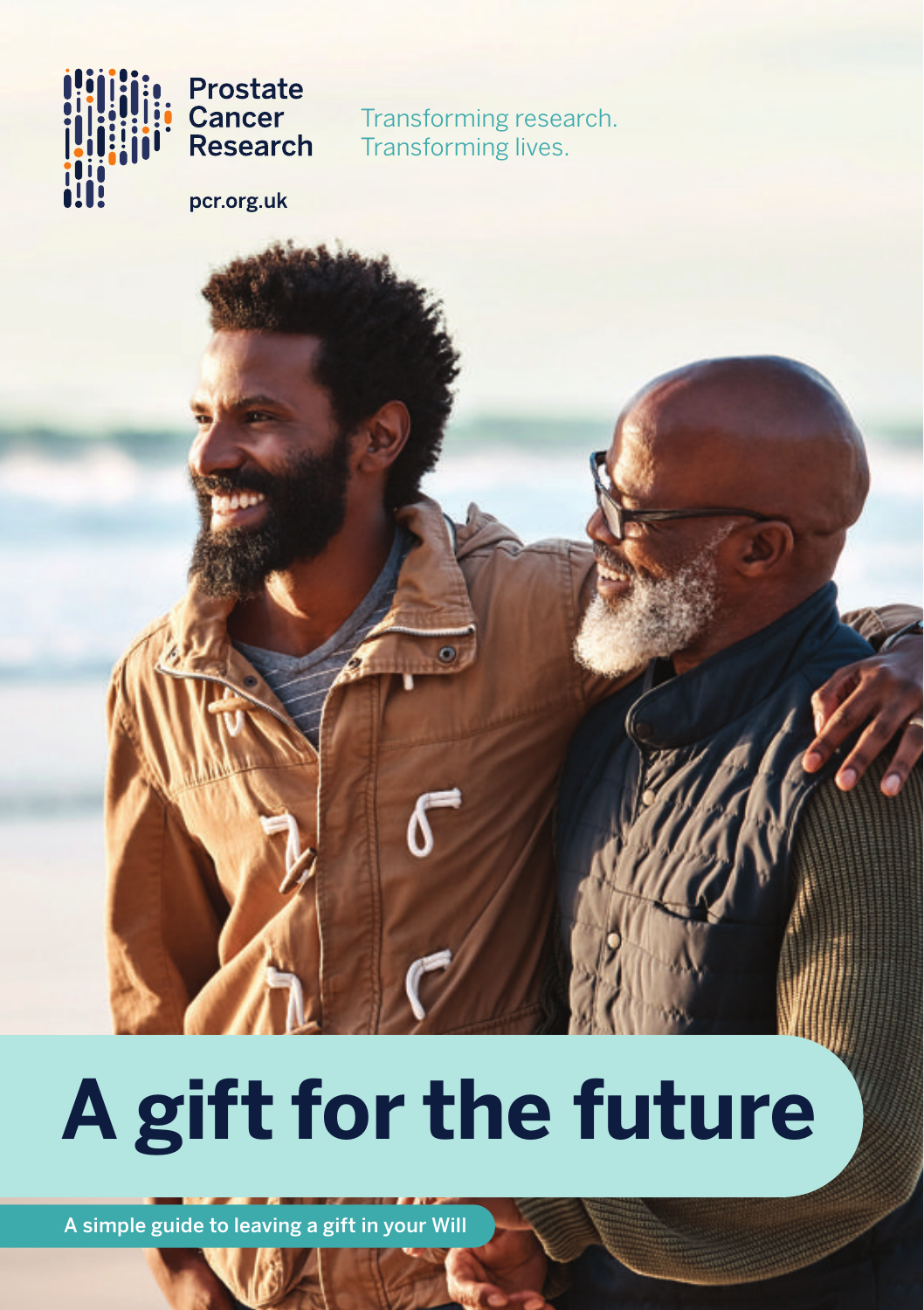# **Writing your Will**

You can write your Will by yourself, but it is best to seek the advice of a solicitor to ensure it is valid. To ensure its legality, a Will must be formally witnessed and signed, and this can be arranged by a solicitor. Here are some simple steps to get you started:

# **L** Create a record of your **assets**

Think about everything you own of value and write a list of the items with an estimate of what they are worth. This could be your property, personal possessions, money or shares.

# **Note down who you would 2 like to benefit from your Will**

Write a list of individuals or organisations you would like to benefit from your Will, including any charities you would like to support. It is important to write their names correctly and in full, along with an up-to-date address and charity number, if applicable. It is also useful to think about what happens if any of individual named in the will die before you.

#### **S** Select your Executor

An executor is the person appointed to carry out the terms of a Will. When choosing your executor, select someone you trust, such as a relative or friend, or your solicitor.

Your executor is responsible for carrying out your wishes as specified in your Will. You can select more than one executor, but it's always a good idea to discuss this with them in advance and make sure they are happy to be appointed.

### **4** Keep your Will safe

Once your Will has been witnessed, signed and is a legal document, you can choose how it is stored. This can be at home or with your solicitor. Make sure your executor knows its location.

### **Once your Will is complete, 5 you can update it at any time**

We recommend that you update your Will every five years, or after any major changes in your life. This can be done by either creating a new Will, or making an official alteration called a codicil. It is suggested that you write a new Will if the codicil is misplaced or separated from the Will to which it relates



Free services for writing your Will can be found on our website **pcr.org.uk**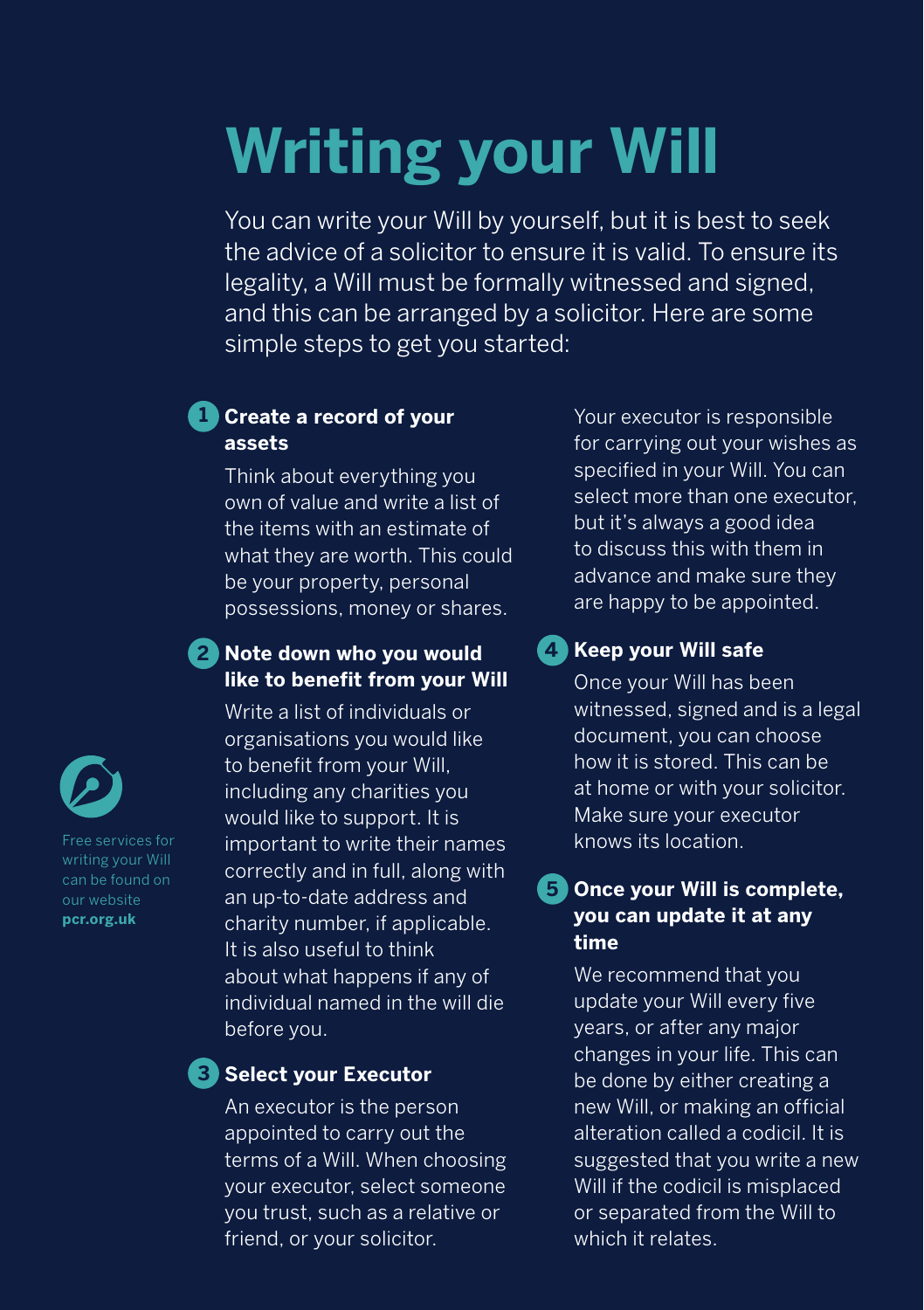# **Leaving a legacy gift to PCR**

Families affected by prostate cancer need breakthrough treatments. Research is the only way we can turn this hope into reality. Each year PCR aims to increase the amount we fund. It's thanks to our supporters who leave us a gift in their will that we are able to progress towards our vision of a world where people are free from the impact of prostate cancer.

Your Will is an extremely important document, which ensures that when you are no longer alive, your loved ones are looked after and that your final wishes are respected.

Your Will is also way to ensure that once those close to you are looked after, you can continue to support a cause you care about. PCR is extremely grateful for all donations, however modest, including gifts specified in wills (known as legacies).

If you have any questions about what you are allowed to leave as a gift in your Will, it is important to speak to a solicitor who will advise you. As an introduction, here are three most-common legacy types.

#### **Residuary gift**

This is a share of your total estate (everything you own of value) once all other payments have been deducted, such as payments to loved ones, lifetime debts, tax and administrative expenses.

#### **Pecuniary gift**

This is a fixed amount of money that you leave in your Will as a gift.

#### **Specific gift**

This is the gift of a specific item of value such as property, a piece of jewellery or shares. It is important to describe the gift precisely in your Will to ensure that the executors know what you intended.



Legacies fund 29% of our research and play a major part in our ability to invest in essential scientific research.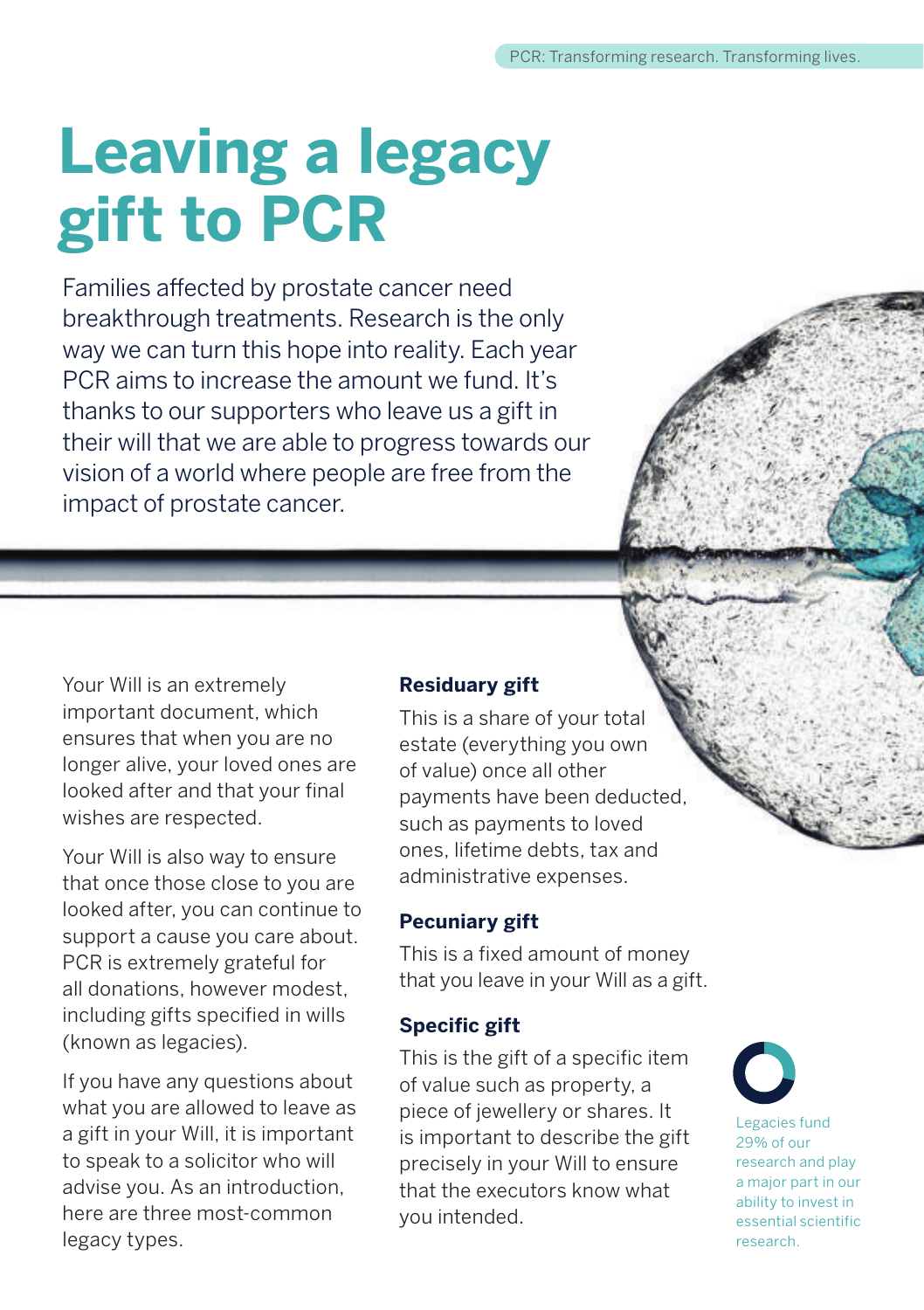# **Prostate cancer is now the most commonly diagnosed cancer in the UK**

Every man who dies from prostate cancer may be someone's grandfather, father, brother or son. We urgently need to develop new and effective treatments for men with advanced prostate cancer to save lives and support families.



The number of prostate cancer cases diagnosed per year more than tripled between 1990 and 2015



**Deaths in 2018:** 358,989 globally 13,145 in UK

#### **Deaths estimated in 2035:**

630,715 globally (75% increase) 20,922 in the UK (59% increase)



Prostate cancer receives only 8% of the funding spent on specific cancer sites\*

It's in the late stages of the disease that prostate cancer kills yet, surprisingly, doctors are often restricted to using treatments for late-stage prostate cancer that are toxic and prolong life by only a few months. Because of increased life expectancy, the number of deaths from prostate cancer is predicted to rise by as much as 8% per year.

Globally, the funding of medical research into improved treatments for prostate cancer remains minimal. In the UK, according to the National Cancer Research Institute, just over £22m was spent overall on novel prostate cancer research

in 2018 – this was a decrease of 13.5% on the previous year.

By way of comparison, £40– £46m has been spent on earlystage breast cancer research over the last five years, and with this considerable investment mortality rates for breast cancer have fallen by 18% since 2014.

This is where the Prostate Cancer Research (PCR) comes in to the picture. We are here to invest in the essential science, research and medical breakthroughs of the future.

\* The Global Cancer Observatory, International Agency for Research on Cancer, WHO (2018). *United Kingdom fact sheet*. gco.iarc.fr/today/fact-sheets-populations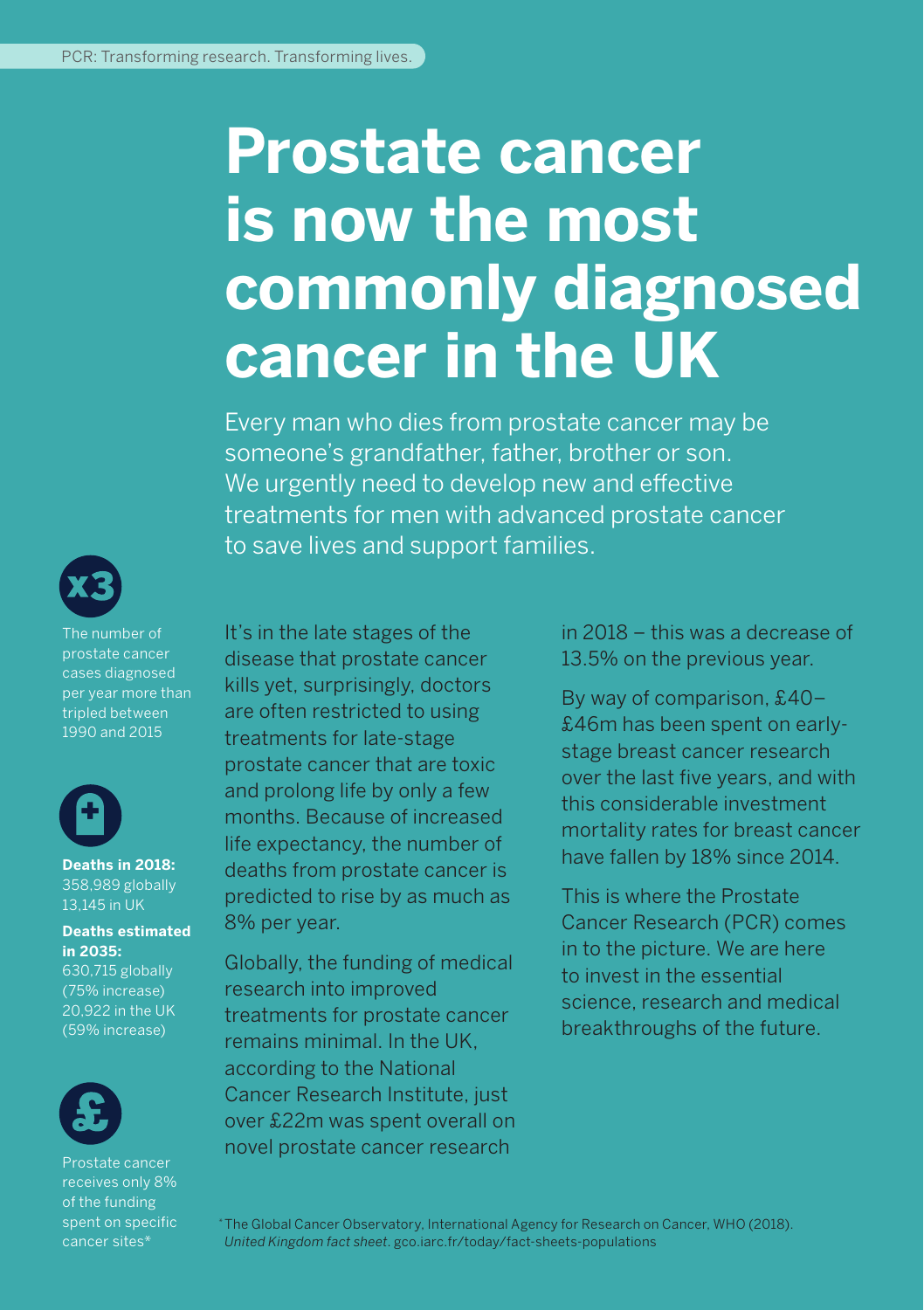# **Small charity, big ambition**

Together, we will develop and deliver breakthrough medicines and treatments. Our ambition is a world where people are free from the impact of prostate cancer.

> PCR has recently embarked on a bold new chapter. Not only have we increased our income by 46% in the last two years, we have doubled our research expenditure and increased the number of projects we fund by 175%.

We are not just scaling up the quantity of the research we fund; we are also seed-funding world-class scientists with great ideas in order to accelerate their progress. Our sights are set high for the future and we won't rest until we find better treatments for prostate cancer.



By 2023 we will scale up the amount of our research grants to £5M and projects to at least 23 per year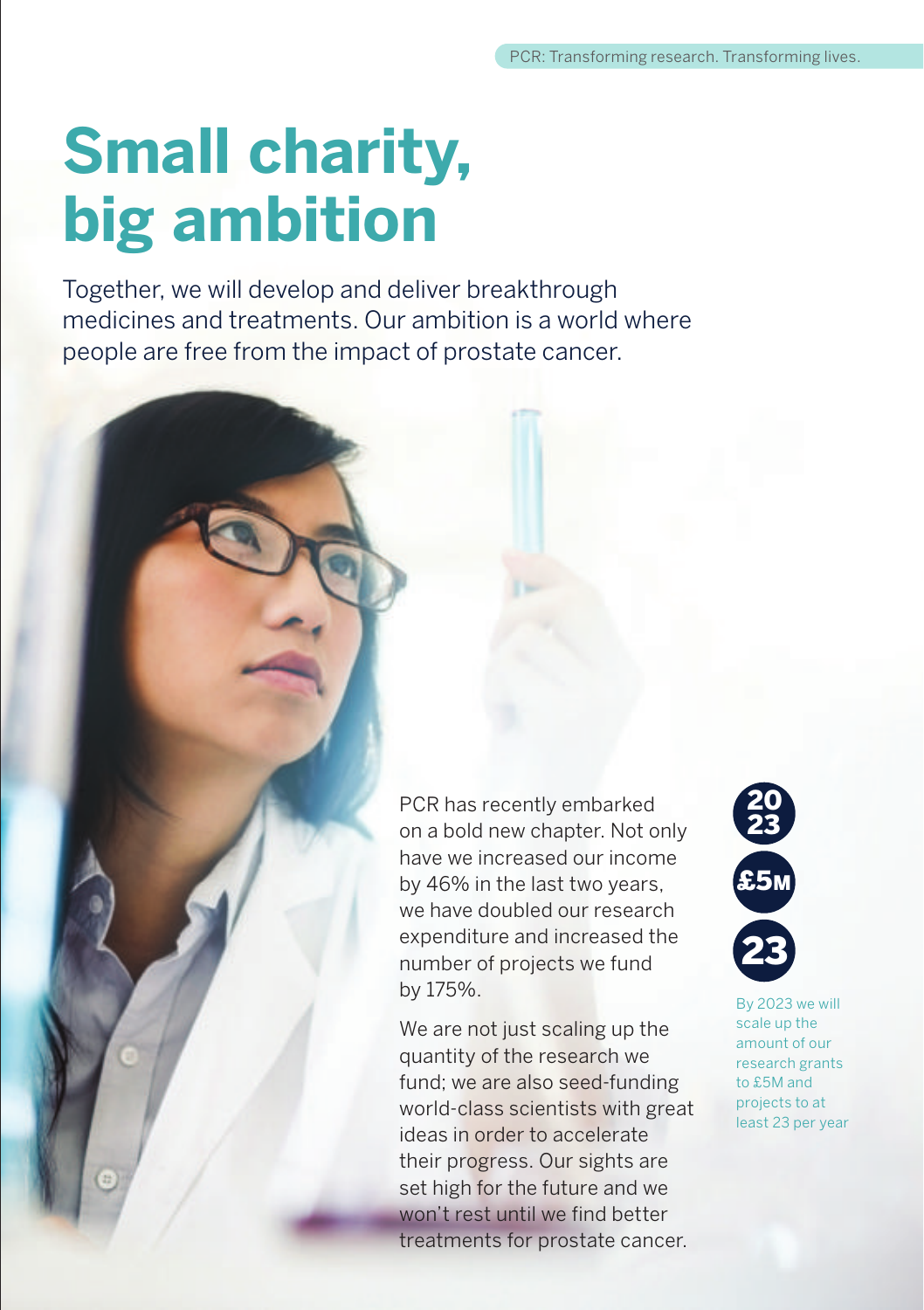# **Our research**

A spotlight on two of our exciting research projects.



# Dr Magali Williamson The spread of prostate cancer

 The aim of this project is to investigate the role of a protein called PLEXINB1 in the spread of prostate cancer. Other scientists have already shown that patients with lots of this protein are at higher risk of their disease spreading. The ultimate goal is to develop treatments to stop the spread of the disease, especially when other types of treatments have stopped working.

### **What this means for prostate cancer patients**

Metastatic prostate cancer is responsible for almost all prostate cancer deaths. In fact, secondary cancer often kills more people than the primary tumour, across many different cancer types. The therapies being developed by Dr Williamson's team could contain early prostate cancer within the prostate and stop the cancer spreading further, which would dramatically improve the prostate cancer survival rate, and quality of life for men with prostate cancer.



# Dr Luke Gaughan Hormone therapy: stopping resistance in its tracks

Hormone therapy is a mainstay treatment for prostate cancer but unfortunately, for many patients, it will eventually stop working. Dr Gaughan will investigate how this happens, identifying new targets for treatments to prevent resistance and ensuring that hormone therapy continues to be an effective treatment.

# **What this means for prostate cancer patients**

Luke and his team are investigating how ARVs are made and how this process could be stopped to prevent hormone therapy resistance. This would lead to a new and better way to treat advanced prostate cancer that lasts longer than current therapies. Resistance to hormone therapy could be delayed, reversed, or even avoided completely.



You can read more about our research grants on our website **pcr.org.uk**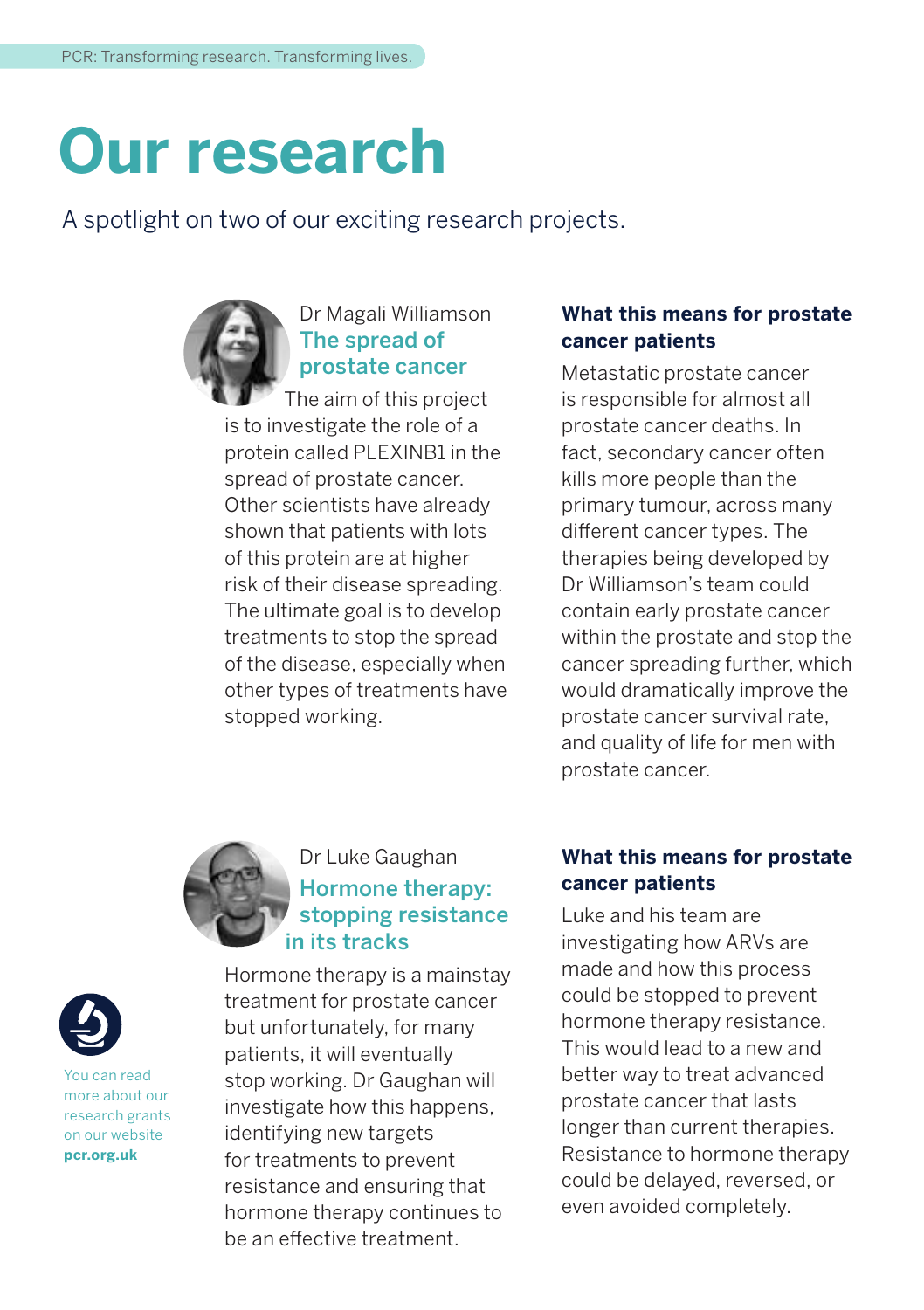# **FAQs**

### **What happens if I die without a Will?**

If you die without leaving a Will, it means you have died 'intestate'. When this happens, the intestacy laws will determine what happens to your estate. This means your wishes may not be met and there will be a delay in administering your estate.

# **What happens if I change my mind about the beneficiaries in my Will?**

You can change your mind and update your Will at any time. We understand that personal circumstances can change and you may no longer be able to leave a gift in your Will to specified charities or individuals.

### **Do I need to tell PCR if I have left a gift in my Will?**

It is up to you whether you inform individuals or organisations of their inclusion in your Will. It is a private document and you have control over the content. If you would like to let us know in advance here at PCR, we will be able to provide acknowledgment and recognition for your gift, keep you up-to-date on our research and the potential impact of your generous support.



More answers to common questions can be found on our website **pcr.org.uk**